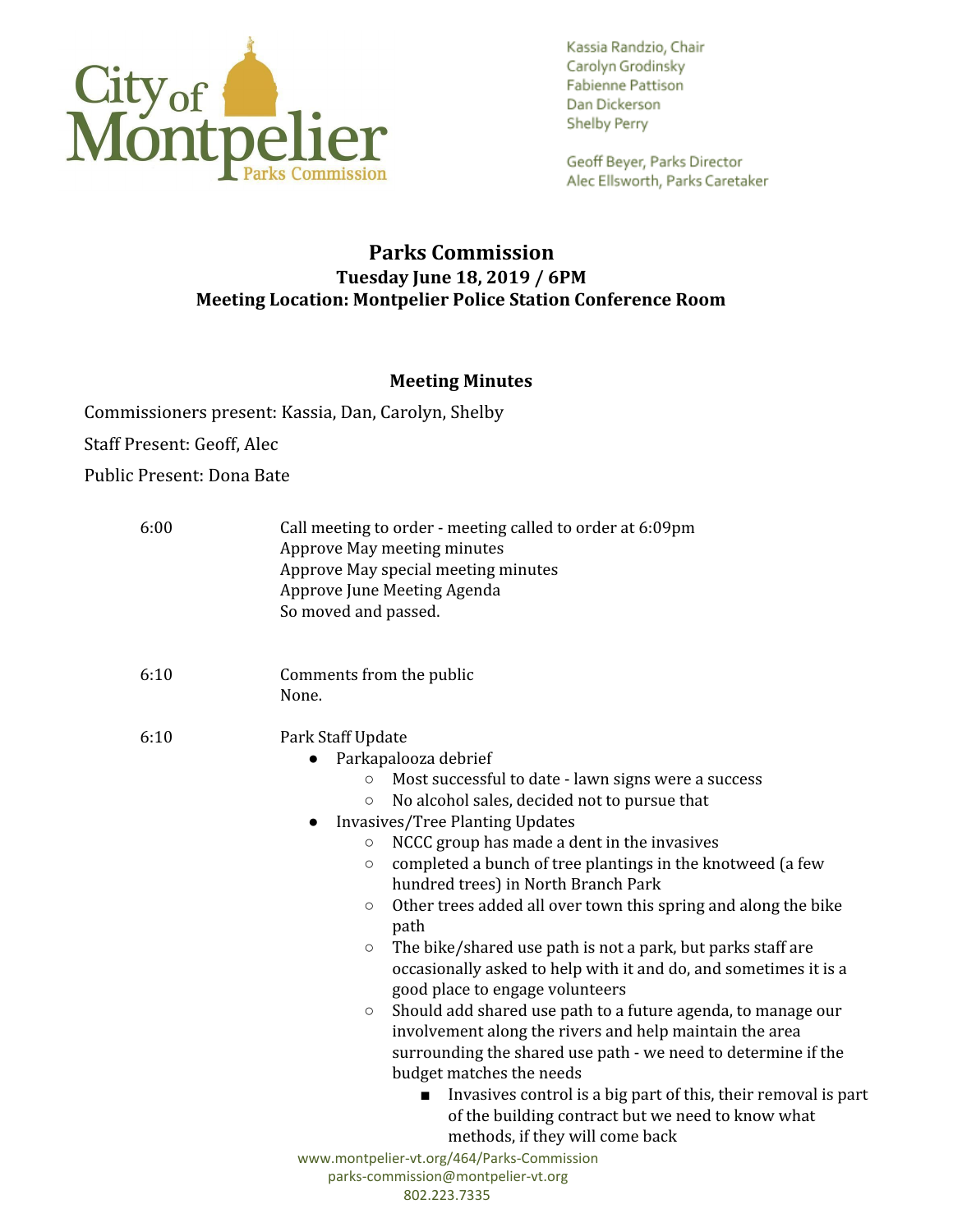

Geoff Beyer, Parks Director Alec Ellsworth, Parks Caretaker

- North Branch trail names and signage
	- Staff met with MAMBA and trail contractor, construction won't begin for at least another month because of scheduling
	- MAMBA proposed a legislative theme for trail names, Parks Staff would like names to be more descriptive and clearer for users
	- Should we engage public for trail naming? Could be hosted online, take suggestions, then announce at a parks meeting.
		- We could give a theme
		- Geoff likes when the trail names gives you a sense of place, connecting you with the nature around you, etc
		- maybe do a survey with a map of the trails/photos of the trails, and people could suggest names or choose names from a list
	- Staff and MAMBA have a shared goal of having clarity on trails before they end up with different names on a bunch of different websites/etc.
	- For now MAMBA will add numbers to intersections/maps and no biking signs to trails where biking is not permitted. We will pursue a public naming process in the fall, when the new trails are complete.
	- Wooden signs in Hubbard Park are nice looking, but hard to see if you are moving past quickly (like on a bike) can we add colors or some signifier so that bikers can navigate without having to stop
		- Put up all the signs in the park and then add two or three colored loops to make navigation easier
		- Wayfinding signs will direct people to Hubbard Park, but will not help people navigate the park
- **Memorial Tree Planting** 
	- Family has requested to plant a flowering tree and install a memorial plaque in memory of a lost child
		- Potential location is in the Peace Park by the shared use path
		- This path, once gone down, may result in an eventual reality of parks functioning as memorials. Does that impact enjoyment of the park?
			- May need to set a policy of limits on memorial size, duration (i.e. remove plaque after 5 years), minimum donation size amount to cover the maintenance
			- There is already a precedent of two memorials existing in the park
			- Could we shift the memorial to something we need (i.e. benches, pavillions, etc) and set a limit of the plaque existing in the park only as long as the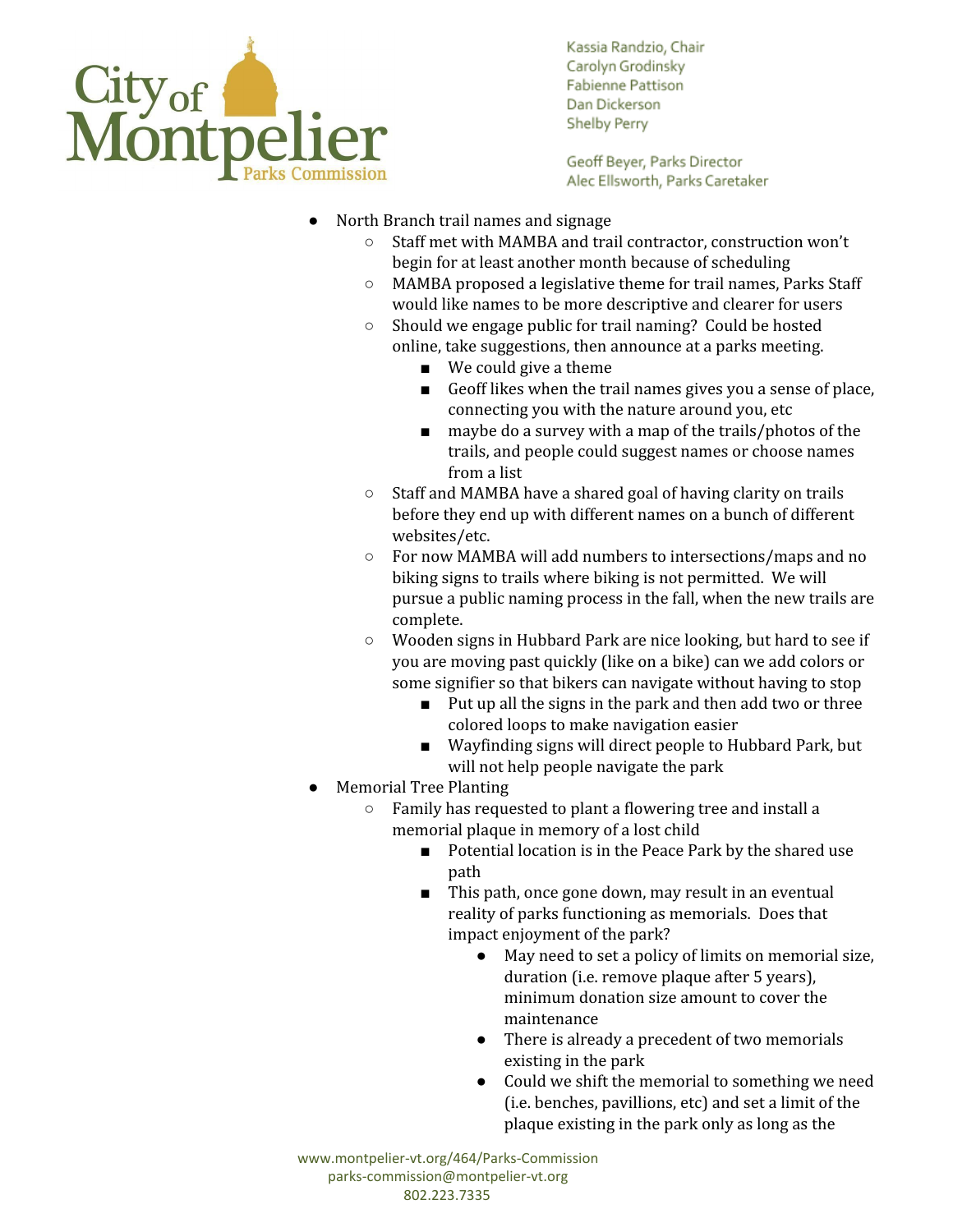

Geoff Beyer, Parks Director Alec Ellsworth, Parks Caretaker

bench/tree/etc, and is removed at the end of its useful life. Plaques should be small, discreet, and there for the purpose of the family to see, not large and showy.

- **● Parks staff will put together a draft policy on memorials and reach out to the family to let them know that we are working on a policy and will reach back out to them when that policy is complete.**
- **Budget** 
	- Currently \$21,000 budget surplus
	- Around \$8,000 from Capital Improvement Plan (CIP) money that is restricted to energy improvements that are still being worked out, Geoff has had experience rolling CIP money into the next fiscal year in the past, staff will ensure that is still possible
	- Remainder is from extra grant money raised and the insurance money from the Chevy, which will go directly back into a new truck (which has been ordered, so that money is spent)
	- Budget is basically balanced
	- If there was extra it could be rolled over into a special fund that could be tapped into (with City Council permission) for special projects at a later date
	- **○ Staff is approaching being set up to send a report to Parks Commission, will begin doing so quarterly, and a year-end wrap up after expenses have closed for the previous fiscal year**

## 6:50 Parks Planning/Mission/Vision Update

- Debrief from 5/28 special meeting
	- Felt that it helped get the commission on the same page, and to provide clarity on what commission does and what falls to the staff
	- Was great to have the space to have a meeting dedicated to that kind of conversation, without conflicting with usual commission business
	- Do we need position descriptions for new parks commissioners, to give clarity to new members
	- Discuss "homework" from 5/28 meeting
		- Important and Urgent
			- implementing Greenprint,
			- creating standardized policy around dealing with conflict and impact reports.
			- Making sure that the important relationships with various departments of the city and met and maintained.

www.montpelier-vt.org/464/Parks-Commission parks-commission@montpelier-vt.org 802.223.7335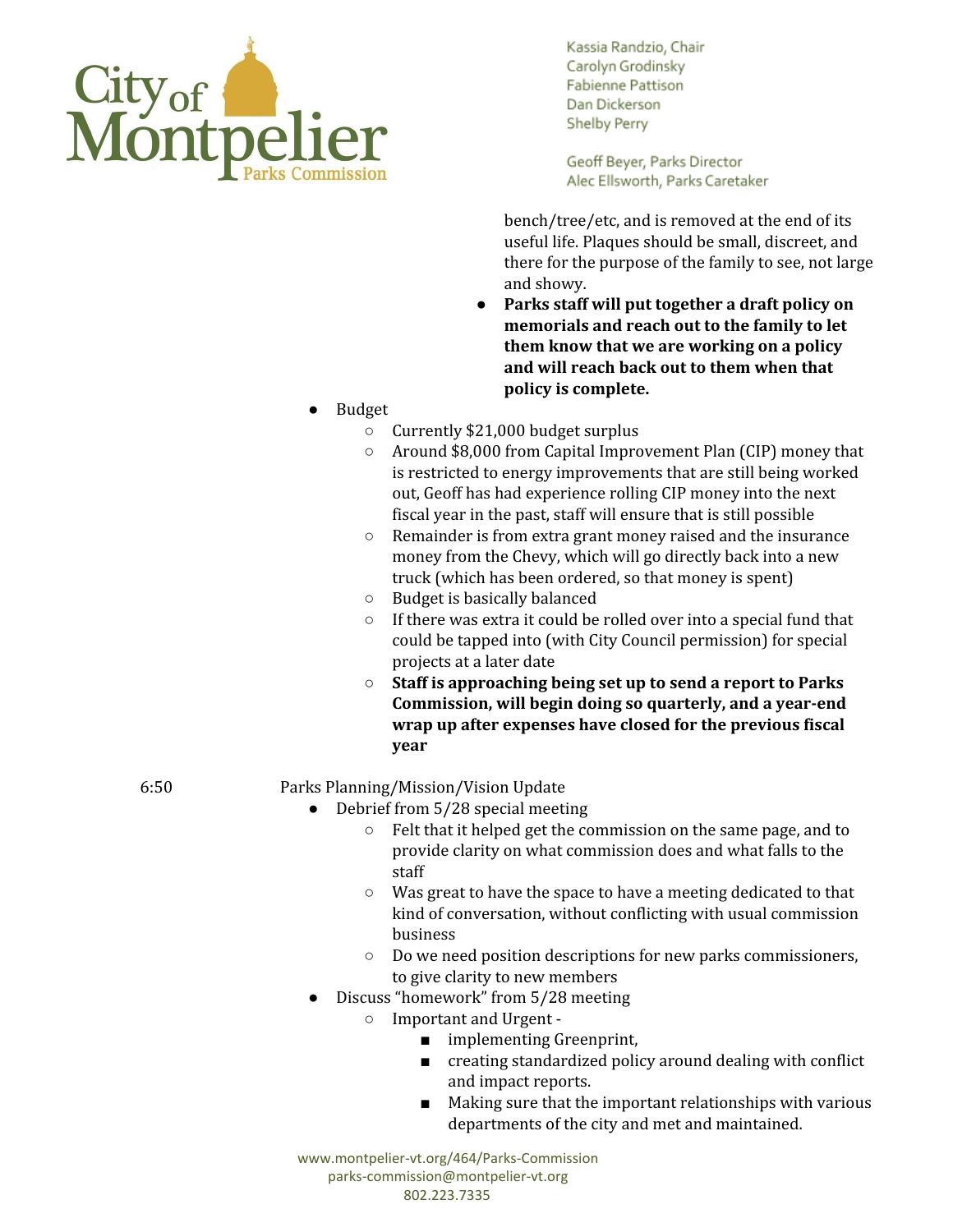

Geoff Beyer, Parks Director Alec Ellsworth, Parks Caretaker

- Finding clarity in roles of commission vs. staff vs. city services. Could commissioners take on different specialties (i.e. one works on greenprint, one on community service/volunteerism, etc)
- Updating the website to add clarity and policies.
- Public engagement getting people to connect to the parks and the Greenprint in a bigger way
- Important and not Urgent
	- comprehensive set of policies that guide decisions (compiled and in place where public, staff, Commissioners can find them)
	- Develop/update management plans for the parks
	- Updating systems and policies around providing feedback between staff and Commissioners
	- Advocating for money in the budget and identifying new sources of money, not urgent because uses for money need to be identified before funding can be advocated for
- Urgent and less important
	- Dealing with individual conflicts in the park (once policy is created by commission, conflicts will be handled by staff, with fall back to commission when necessary)
- Draft a mission and vision statement

#### ○ **DRAFT** Mission:

The Parks Commission sets policies and advances a long-term vision that leverages resources, tools, and partners to ensure that parks, gardens, greenways, and natural areas are woven into Montpelier's community identity, and are forever available for the enjoyment of all.

### ○ **DRAFT** Vision:

In Montpelier, our parks are a vibrant part of the fabric of every-day life. No resident is more than a 10-minute walk from a neighborhood park or playground, and no more than a 15-minute walk from a large protected natural area. The city is interconnected by greenways that enhance opportunities for residents, especially children, to move throughout the town on safe routes that maintain our connection to nature.

Montpelier residents retain their connection to the greater environment, including wild and working landscapes surrounding the urban core. This is a city where residents can www.montpelier-vt.org/464/Parks-Commission parks-commission@montpelier-vt.org 802.223.7335